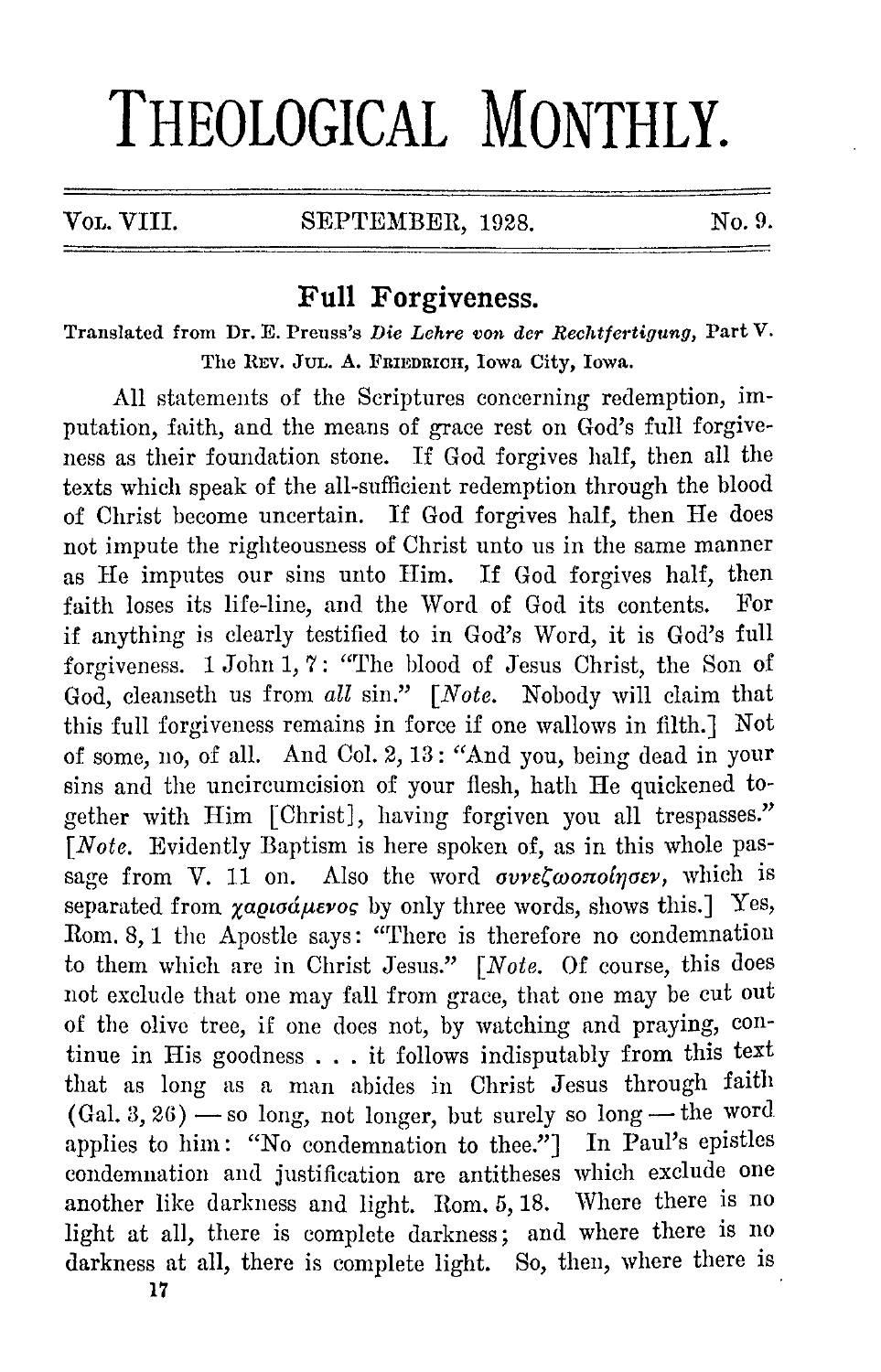no condemnation at all, there is full justification. Is that clear enough? And toward the end of the chapter Paul exclaims: "Who shall lay anything to the charge of God's elect? It is God that justifieth. Who is he that condemneth? It is Christ that died, yea rather, that is risen again, who is even at the right hand of God, who also maketh intercession for us." This question is meant seriously: Who shall dare to quarter the forgiveness or take away but a hair's breadth of it when God justifies? And if any one Would dare to do it, would that change God's judgment? It has been asserted that the forgiveness of sins in the Old Testament was incomplete, as could be seen from the fact that the Old Testament describes the forgiveness as a chief advantage of the Now Testament. We do not wish to argue about the forgiveness of sins in the Old Testament at this time, but we do demand this, that he who subtracts from it because of the glorious promises which apply to the New Testament must at least not diminish these very same promises in respect to the New Testament. When, therefore, God promises through Ezekiel: "Then will I sprinkle clean water<br>upon you, and ye shall be clean: from *all* your filthiness . . . will I cleanse you ... I will also save you from *all* your uncleanness · · · I shall have cleansed you from *all* your iniquities," Ezek. 36, 25.  $29.33$ , and through Micha: "He will have compassion upon us; He will subdue our iniquities; and Thou willt cast all their sins into the depth of the sea," Micah  $\frac{7}{7}$ , 19 — is all of this not to be true of the New Testament also? First you argue that forgiveness under the Old Covenant is fractional because full forgiveness was promised for the New Covenant only, and then you rob the New Covenant also of full forgiveness!

God be praised, the case is different. Even the term "to justify" proves this. "'11 <sup>0</sup>justify" means "to absolve"; and as little as a defendant in a human court of justice remains half in prison while the other half is set free, just so little does God justify half and condemn half. I wonder how great the difference m the justification of individual persons would be if it were governed by the measure of their faith. And yet, Paul declares right there where he speaks most extensively of justification before God, that it is given *without difference* unto all them that believe. Rom. 3, 22. *[Note. "Ov yág isuv diastolý* undoubtedly refers to that which immediately precedes." Philippi.] Yes, he bases the altogether equal gift of justification on the fact that all men are, before God, in altogether equal condemnation, Hom. 3, 23, and that they all receive the righteousness of Christ altogether freely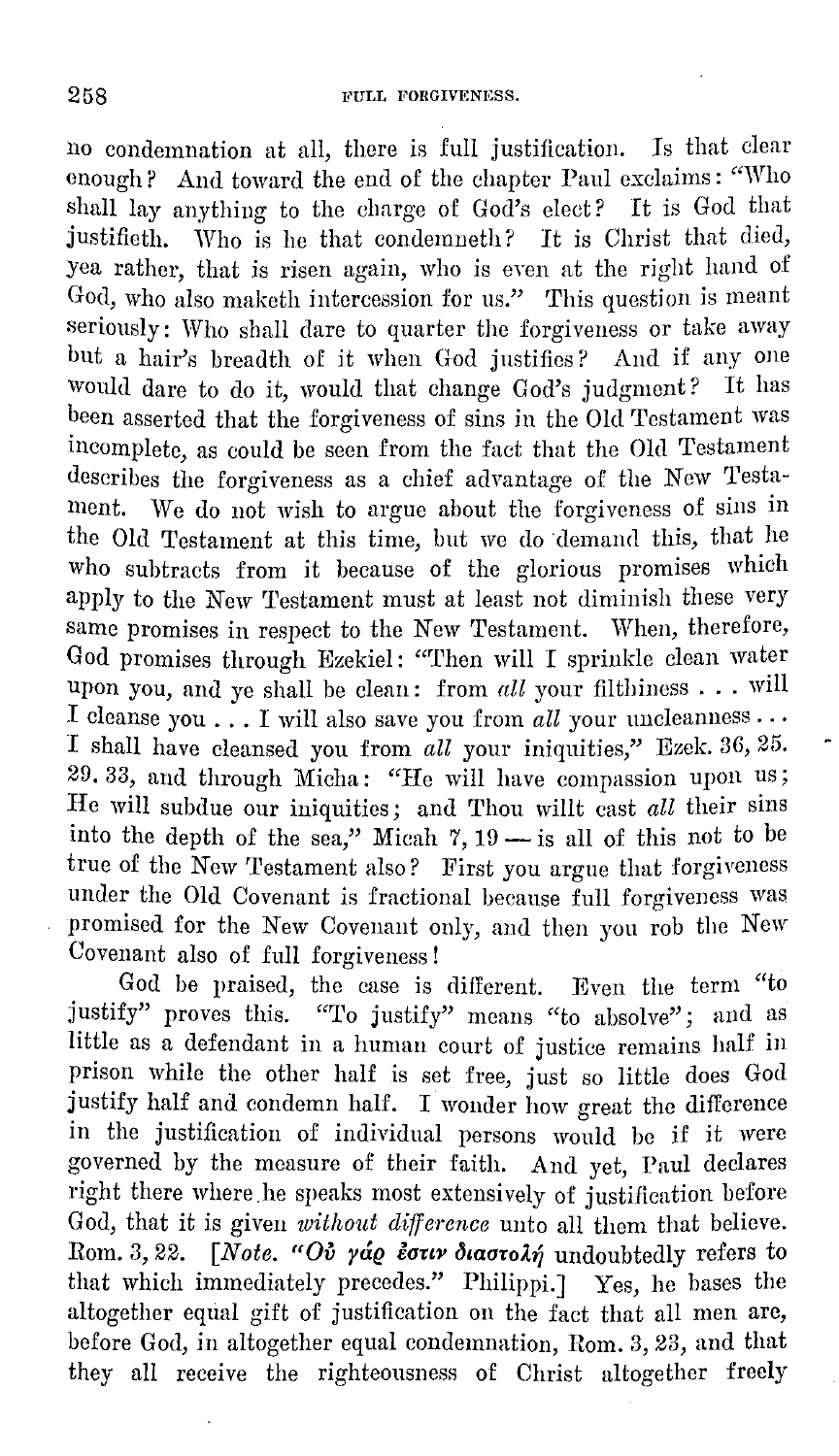$\delta$ ωρεάν). Rom. 3, 24. *[Note. Πάντες* is the subject.] Indeed all are in altogether equal condemnation. For the Holy Spirit says: "Whosoever shall 'keep the whole Law, and yet offend in one point, he is guilty of all," Jas. 2, 10. *[Note. Πάντων ἔνογος.* Of course, guilty of all commandments.] Therefore, to whom one sin is retaiued, all are retained. This word dispels all fractional forgiveness like a storm. In ease you still have one unforgiven sin, you are guilty of the whole Law. But if all sins are retained where one is retained, then it follows that all are forgiven to him to whom one is forgiven. The righteousness of Christ is just as in-<br>divisible as the Law of God: it is either outine or not at all. This divisible as the Law of God; it is either entire or not at all. truth is also testified to by the parable in which Christ has described the procedure of forgiveness. A king takes account of a servant and finds that he owes him fifteen million dollars. Matt. 18, 24. The servant pleads for mercy, and the king, purely out of grace, forgives him, not one-half, not two-thirds, no, all the debt  $(r_{0} \delta \phi_{\text{e}})$ , immense as it was. Matt. 18, 27. Then the servant falls into grievous sin, and the outcome is that *all* the debt  $(\pi \tilde{a} \nu \tau \dot{\phi} \partial \varphi \dot{\epsilon} \dot{\phi})$ *(* $\pi \tilde{a} \nu \tau \dot{\phi} \partial \varphi \dot{\epsilon} \dot{\phi}$ *)* is again demanded of him. Matt. 18, 34. So, then, he was at first entirely free, then entirely condemned. The argument that the fifteeu million dollars or ten thousand talents designate only those sins which the servant remembered will not stand, for the original text expressly says that the servant was "a debtor of ten thousand talents." Matt. 18, 24. That was the exact amount of his debt. Not *he* had declared this to be the amount of his debt, but the lord had found that to be the amount in his reckoning  $-$  not a penny less, not a penny more. How is it possible, in the face of this parable, to speak of fractional forgiveness? Verily, if partial forgiveness were heard of in the kingdom of our God, here would have been the place for it. For, after all, what great crime had the poor servant committed? Naked as he was, he, perhaps, was sorely in need of the twelve dollars which he demanded of his fellow-servant. Could his lord then not say: "Half of my gift shall be taken from thee as punishment, the other half you may keep, for the present"? God does not act that way, for a manifest token that before His tribunal the sentence is either "damned" or "free." And the entire Holy Scripture, from Genesis to the Revelation of John, confirms this. Everything in it revolves around these great antitheses: friend of God or enemy of God; believer or unbeliever; child of light or child of darkness; God's own or the devil's own. And God's conduct conforms to this separation which, as a mighty chasm, extends through humanity --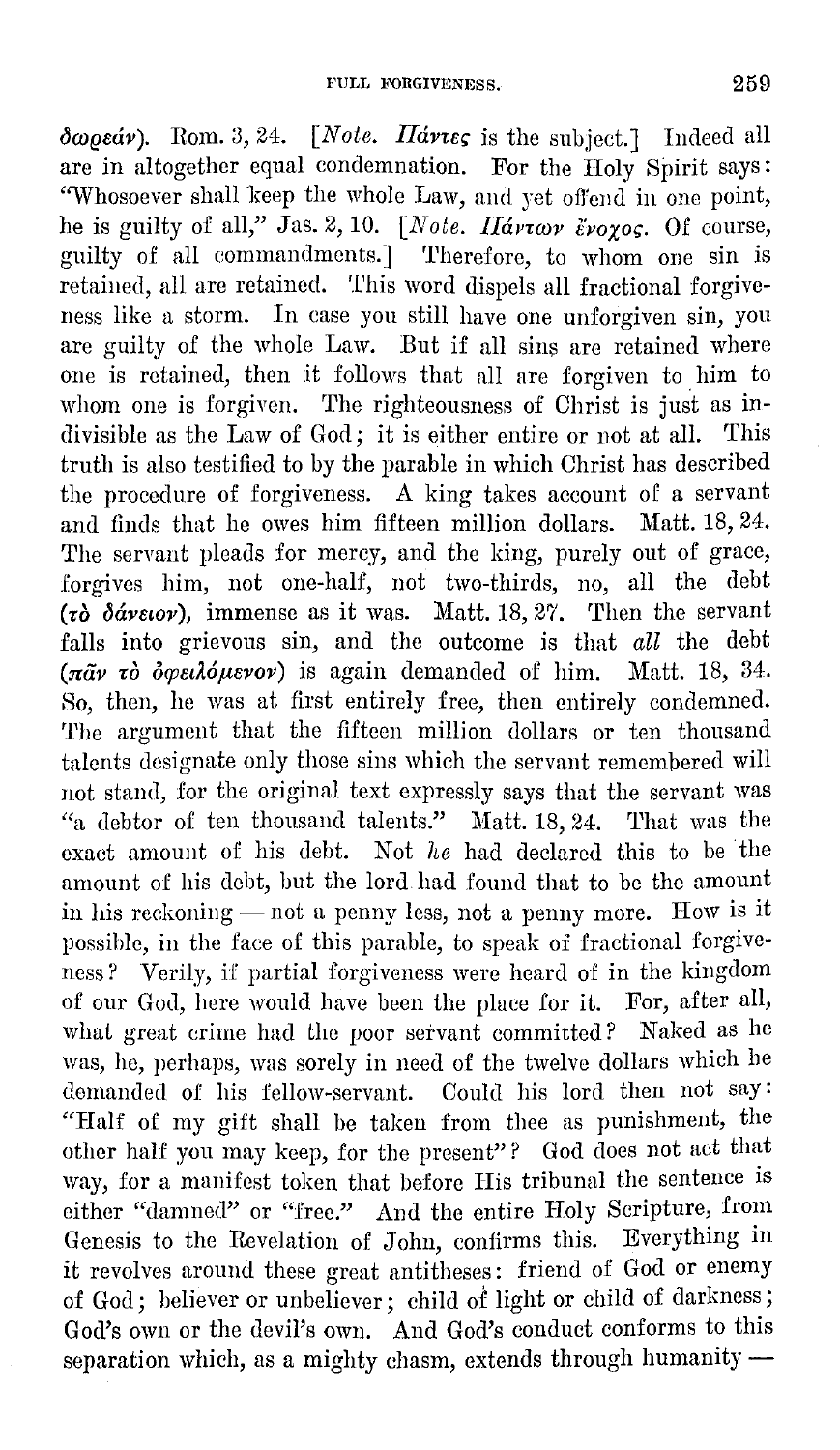blessed or damned; death or life; judgment or salvation. "He that believeth hath everlasting life, shall not come into condemnation, *is* passed from death unto life." John 5, 24 ; 6, 40. 47. "He that belicveth. not *is* condemned already," John 3, 18. 36. And the same rift extends into the next world $\sim$  above the city with streets of gold, Rev. 21, 21; below the lake of fire, Rev. 20, 15. Blessed arc they that have washed their robes "that they may have right to the tree of life and may enter in through the gates into the city," Rev. 22, 14. "Without are dogs, and sorcerers, and whoremongers, and murderers, and idolaters, and whosoever loveth and maketh a lie," Rev. 22, 15. Whoever introduces a third factor between justification and condemnation in this life must also invent one for the next. *[Note. Purgatory. See Cone. Trid.*, Sessio XXV, Decret. De Purgatorio. Also Sessio VI, Canon XXX: *"Si quis post acceptam justificationis gratiam cuilibet peccatori poenitenti ita culpam remitti, et reatnm aelernae poenae deleri dixerit, ut nullu.~ remaneat realus poenae temporalis exsolvendae,*  vel in hoc saeculo, vel in futuro in purgatorio, antequam ad regna *caelorum aditus patere possit: anathema sit."]* It is well and good to say that in the hour of death the grace of Christ intervenes in a helping way and that he who hitherto was but imperfectly justified now covers himself wholly with the righteousness of Christ and in this adornment confidently goes to meet his Judge; but a true Christian does not postpone this till the hour of his death, but wholly covers himself every moment of his life with the garment of Christ's righteousness. Besides, God finds no condemnation, not only in them that die in Christ Jesus, but also in them that *are* in Christ Jesus. And as long as no manuscript of Hom. 8, 1 is discovered which has "die" for "are" we shall oppose those who limit full justification to the hour of death. The blood of Christ is always our garment and always covers us completely. For the sake of this garment the Bible calls us saints. And as long as we believe, the faith of all of us is "like precious" *(lootupov)*. 2 Pet. **1,** 1. *[Note. Petrus ornnes fideles /idem la6nµov, aeque pretiosam, habere vronunciat, nimfrum ratione generis et objecti. lnfirma enirn fides itidem apprehendit Ohrislum id fortis.* John Gerhard.]

The untcnableness of the opinion of gradual forgiveness becomes still more apparent when it is applied to little children. If the measure of forgiveness depends on the measure of repentance, then either nothing or at least very little of the kingdom of God, of that kingdom of God which "is not meat and drink, but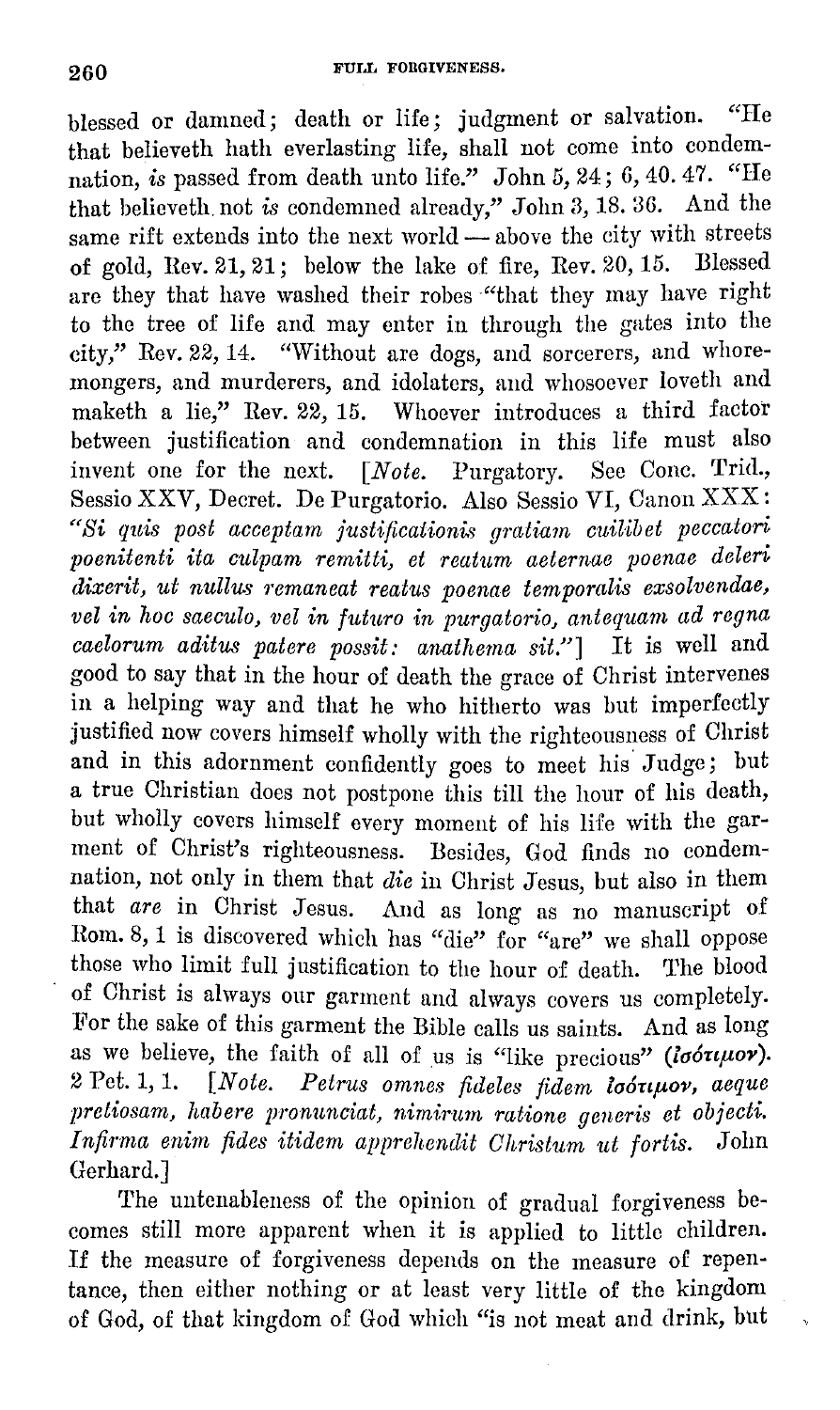righteousness and peace and joy," Hom. 14, 7, belongs to the little children. But Christ declares expressly that it belongs to the little children, yes, to them before others. Mark. 10, 14. 15. In fact, there is no greater contrast than that between gradual forgiveness and Christ's order of salvation. The doctrine of gradual forgiveness says: There is only so much forgiveness, or at least only so much enjoyment of forgiveness, as there is penitential struggle. Full possession, or at least full enjoyment of forgiveness, is not for young girls of fourteen years, not to speak of younger ones, but only for persons of mature age, after restlessly pressing forward. Christ, on the other hand, says: "Pull forgiveness for infants *[ganz kleine Kinder]* only; for persons of mature age, not at all, unless they be converted and become as little children." Matt.  $18, 3$ ; Mark. 10, 13. But, since the decision concerning salvation and damnation rests with Christ and not with some learned man, it will be well to abide by the order of Christ.

Also the Confessions of our Evangelical [Lutheran] Church teach the clear and explicit opposite of gradual forgiveness. The Apology says: "Justification is ... the approval ... of the *entire·*  person." *Justificatio non est certi operis approbatio, sed totius personae. (Trigl., 181.)* And the Small Catechism: "In which Christian Church He forgives daily and richly *all* sins to me and all believers. *(Trigl.,* 545.) Mark well the words "daily and richly"! I should think that that is full forgiveness. And the Large Catechism says that "we have received forgiveness and a good conscience and *are entirely acquitted*, yet is our life of such a nature<br>that one stands to-day and to-morrow falls." (Trial, 725.) The that one stands to-day and to-morrow falls." *(Trigl., 725.)* Smalcald Articles teach with the same clearness: "That by faith ... we acquire a new and clean heart, and God will and does account us *entirely righteous* and holy for the sake of Christ. . . . And although sin in the flesh has not yet been altogether removed or become dead, yet He will not punish or remember it. And such faith ... is followed by good works. And what there still is sinful or imperfect also in them shall not be accounted as sin or defect, for Christ's sake, but the *entfre* man, both as to his person and his works, is to be called and to be righteous and holy from pure grace and mercy, shed upon us and spread over us in Christ." (Trigl., 499.) And the Formula of Concord says: "Christ covers *ctll* our [their] sins ... with his complete obedience. *(Trigl.,* 923.) Is it possible to declare oneself more clearly against gradual justification and for the old order of salvation of Jesus Christ? And this doctrine is taught by all [our theologians]. The *Book of Con*-